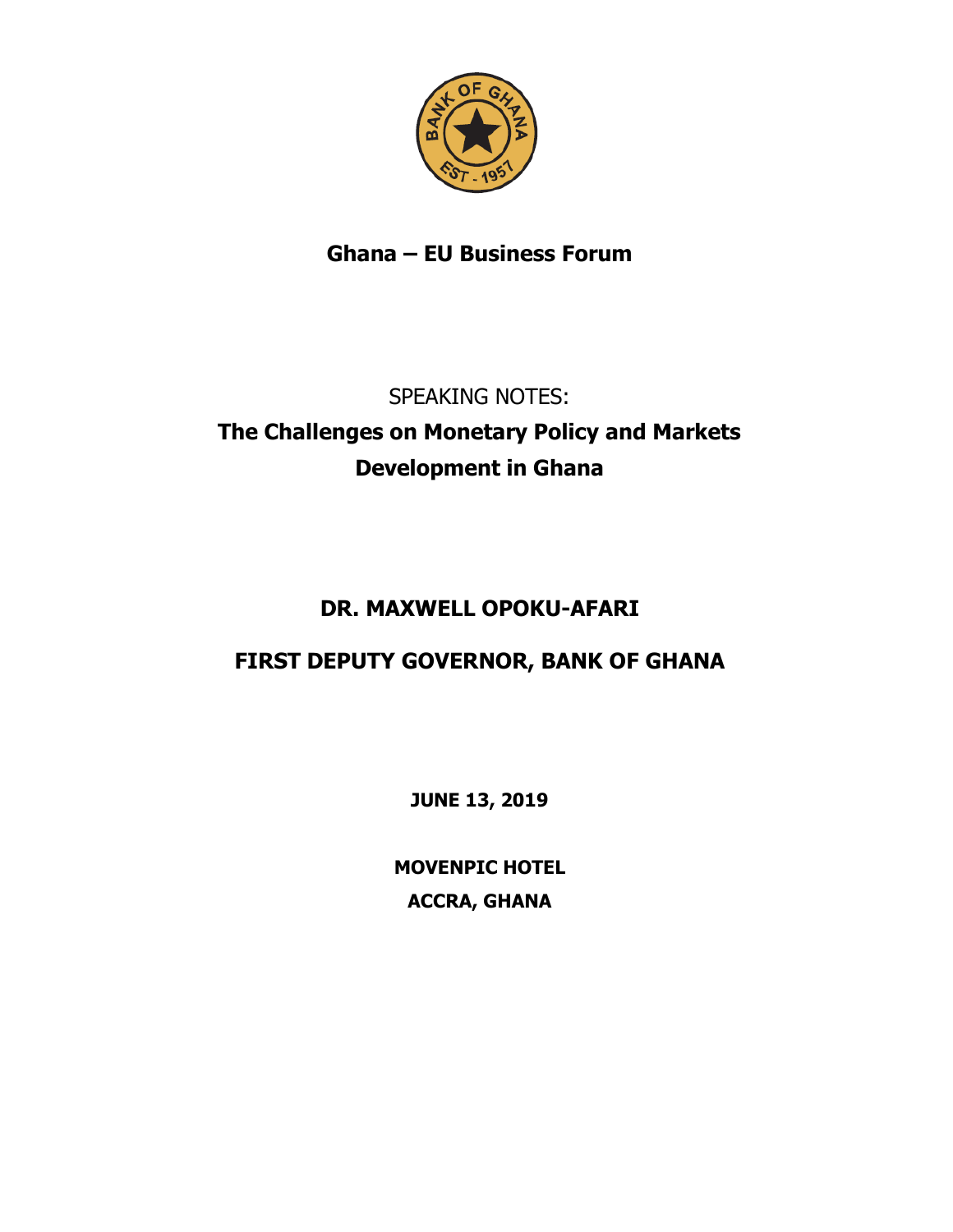

**H.E. Dr. Mahamudu Bawumia,** Vice-President of the Republic of Ghana **Jyrki Katainen,** Vice-President of European Commission **H.E. Diana Acconcia,** EU Ambassador to Ghana **Honourable Ken Ofori-Atta,** Minister of Finance of the Republic of Ghana **Honourable Robert Ahomka-Lindsay**, Deputy Minister of Trade and Industry, Ghana **CEOs and Representatives** from the Financial Sector and Business Community **Distinguished Ladies and Gentlemen** 

#### **Background**

- **1.** Let me start by expressing our appreciation to the organisers of the Ghana EU Business Forum. Ghana has had very good economic, trade and social relations with the European Union (EU) over the years, and we believe there are even greater opportunities for further socio-economic and trade cooperation in the medium to long term.
- **2.** This Forum provides a unique platform for policymakers, financial sector participants and the business community to share ideas to help facilitate business promotion but also, on a larger scale, to shape the economic and structural transformation agenda we aspire for under the **Ghana Beyond Aid** agenda.

### **Let me provide a Brief Overview of Monetary Policy Implementation in Ghana**

- **3. Monetary policy remains and will continue to remain crucial in the macroeconomic management process. The quest to** achieve macroeconomic stability, a necessary condition for sustained growth, cannot be overemphasised.
- **4.** In line with the Bank's primary mandate of price stability, the key goal of the Central **Bank's monetary policy strategy seeks to pursue policies geared towards bringing down inflation to within the targeted bank. Currently, the band is set at 8±2% with a future possibility of reviewing the band target range**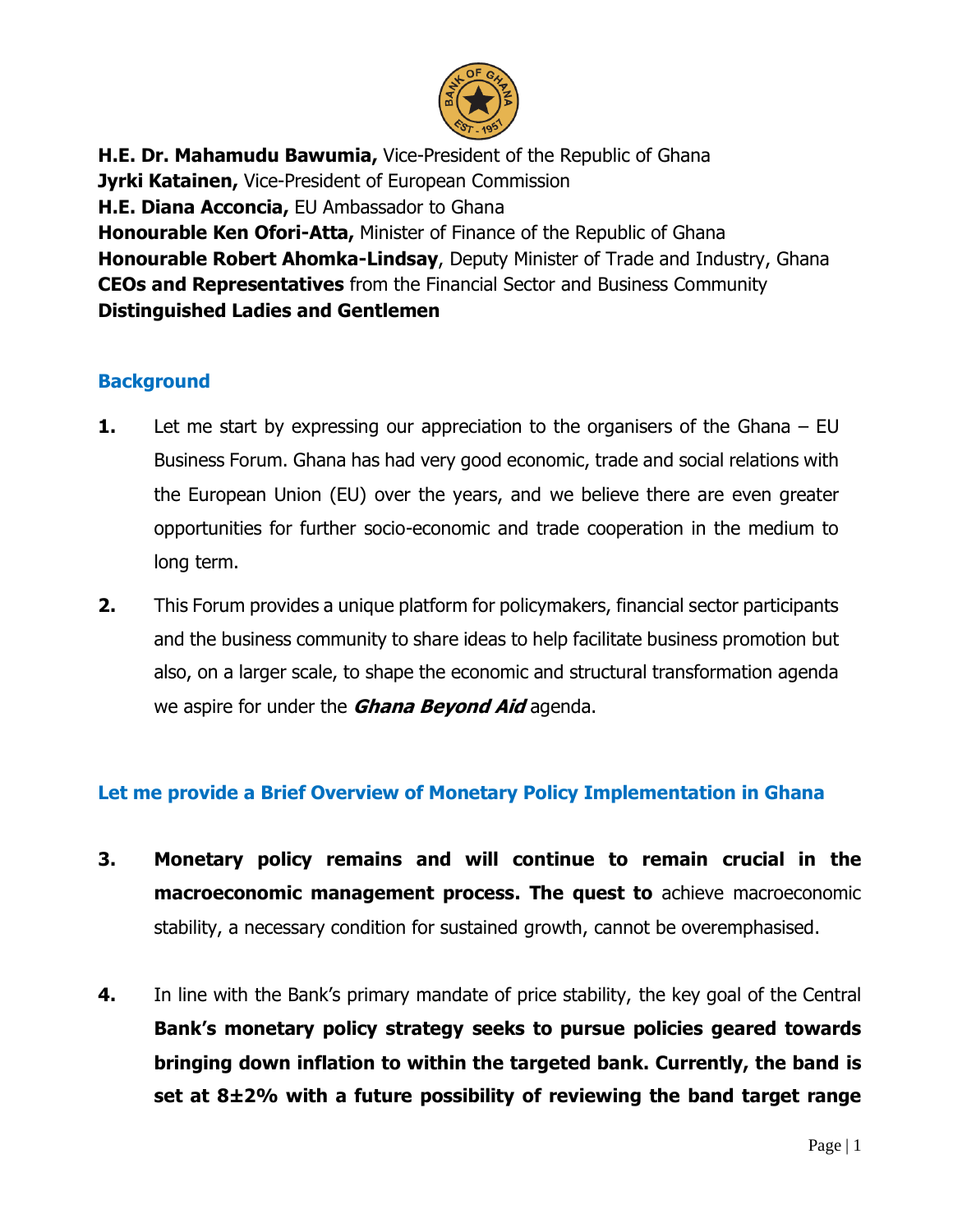

**based on prevailing economic circumstances.** With improving macroeconomic fundamentals, the Central Bank has lowered consistently its key policy rate, in line with the disinflation process, from a high rate of 25.5 percent at the end of 2016 to the current level of 16 percent as at May 2019. The Bank has done this by carefully balancing the need to lower rates to help foster vibrancy in economic activity and at the same maintain relatively higher real interest rates to sustain investor interest in the economy.

- **5.** Headline inflation has declined from 15.4% at end 2016 to 9.0% in January 2019, before edging up to 9.5% in April on the back of pass-through effects of the exchange rate depreciation in the first quarter of the year.
- **6.** While there is full commitment on the part of the Central Bank to achieve its price stability mandate, we need to recognize that monetary policy will have to act in concert with other economic parameters for full realization of the desired effects.. In this regards, the **transmission mechanism** through which policy decisions are channelled to the rest of the economy matters. In the context of the transmission mechanism, the role of banks and financial institutions remain important as they are the primary conduit through which monetary policy decisions impact on the final objectives of price stability and growth.
- **7.** Monetary policy effectiveness therefore requires an **efficient financial market system** to ensure that monetary policy actions have the desired impact on the economy.
- **8.** Appreciating the role of an efficient financial system, in discussions of monetary policy and market development is very important. Under **the Bank's inflation-targeting framework of monetary policy,** short-term interest rates, including the rates at which banks lend to each other are expected to responded to changes in the Monetary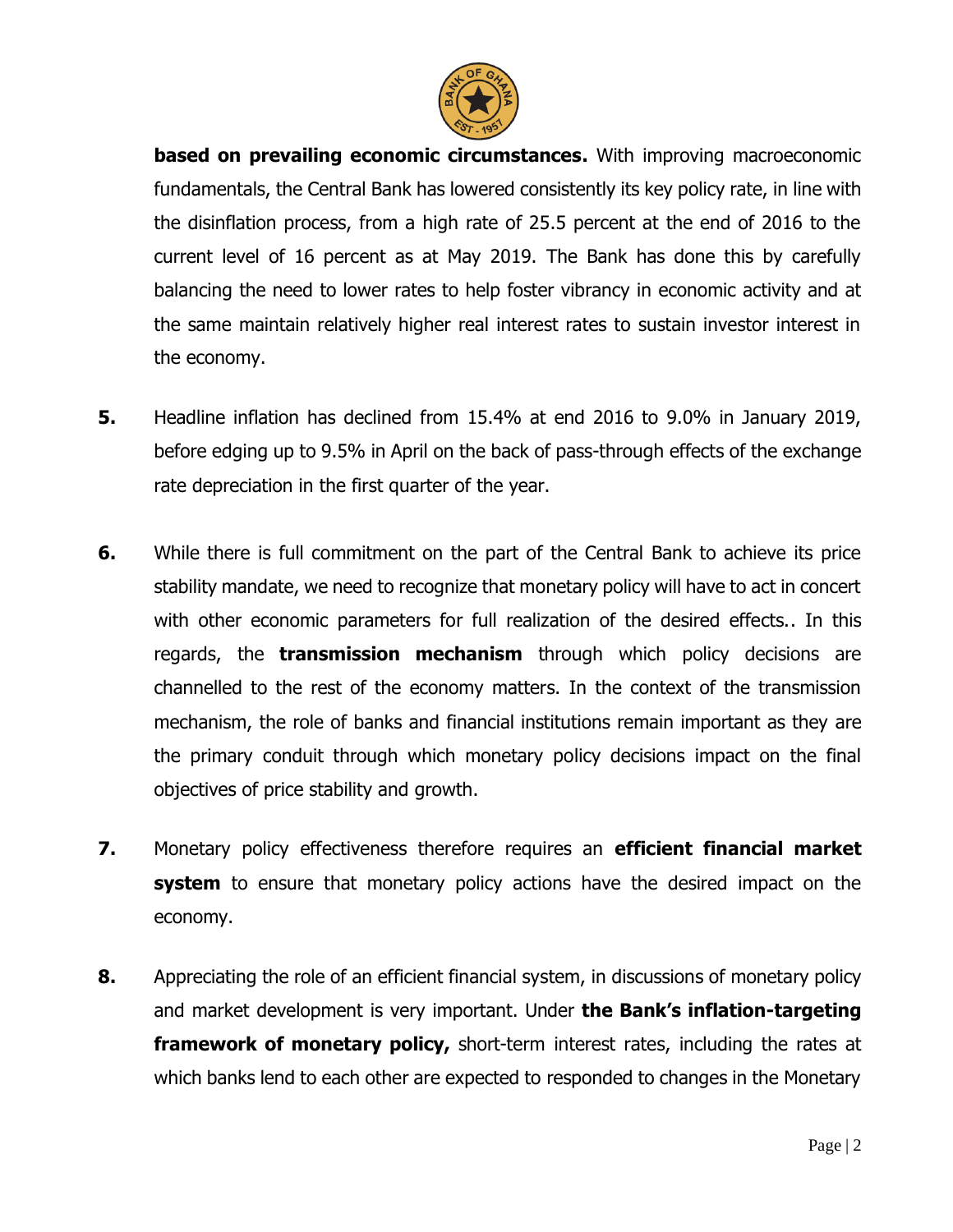

Policy Rate (MPR) . This then serves to influence other rates in the financial markets and then finally with impact effects on inflation and output.

#### **MP Implementation Challenges**

**9.** As simple as the transmission process may seem, , there are challenges. Key challenges to effective monetary policy and markets development, in our experience, have centred mostly on the following:

#### **Weak and uncompetitive banking sector**

- The critical role of banks as the primary conduit for monetary policy suggests that the transmission mechanism is more effective in a competitive banking sector environment. In a weak and uncompetitive banking sector, monetary policy becomes less ineffective because banks become less responsive to changes in monetary policy stance.
- To address some of these challenges in the Ghanaian economy, the Bank of Ghana, over the past two years, has taken steps to recapitalise and undertaken significant reforms in the banking sector to strengthen the industry's capacity to effectively intermediate. The implementation of new and wide-ranging regulatory reforms should also serve to provide a good-enough basis for enhancing competition and efficiency in the sector.
- Fostering banking competition, efficiency and stability therefore remains key policy objectives that the Bank of Ghana will continue to pursue to facilitate effective monetary policy transmission.

### **High Non-Performing Loans (NPLs)**

• The prevalence of high non-performing loans can also limit banks' lending capacity and/or interfere with policy transmission and therefore impair the effectiveness of monetary policy. Although the banking sector's NPL ratio has declined from 23.5 percent in April 2018 to 18.9 percent in April 2019, the current ratio still remains very high. With such high NPL levels, transmission mechanism of monetary policy to lending rates is weakened and financial intermediation to support economic activity is constrained.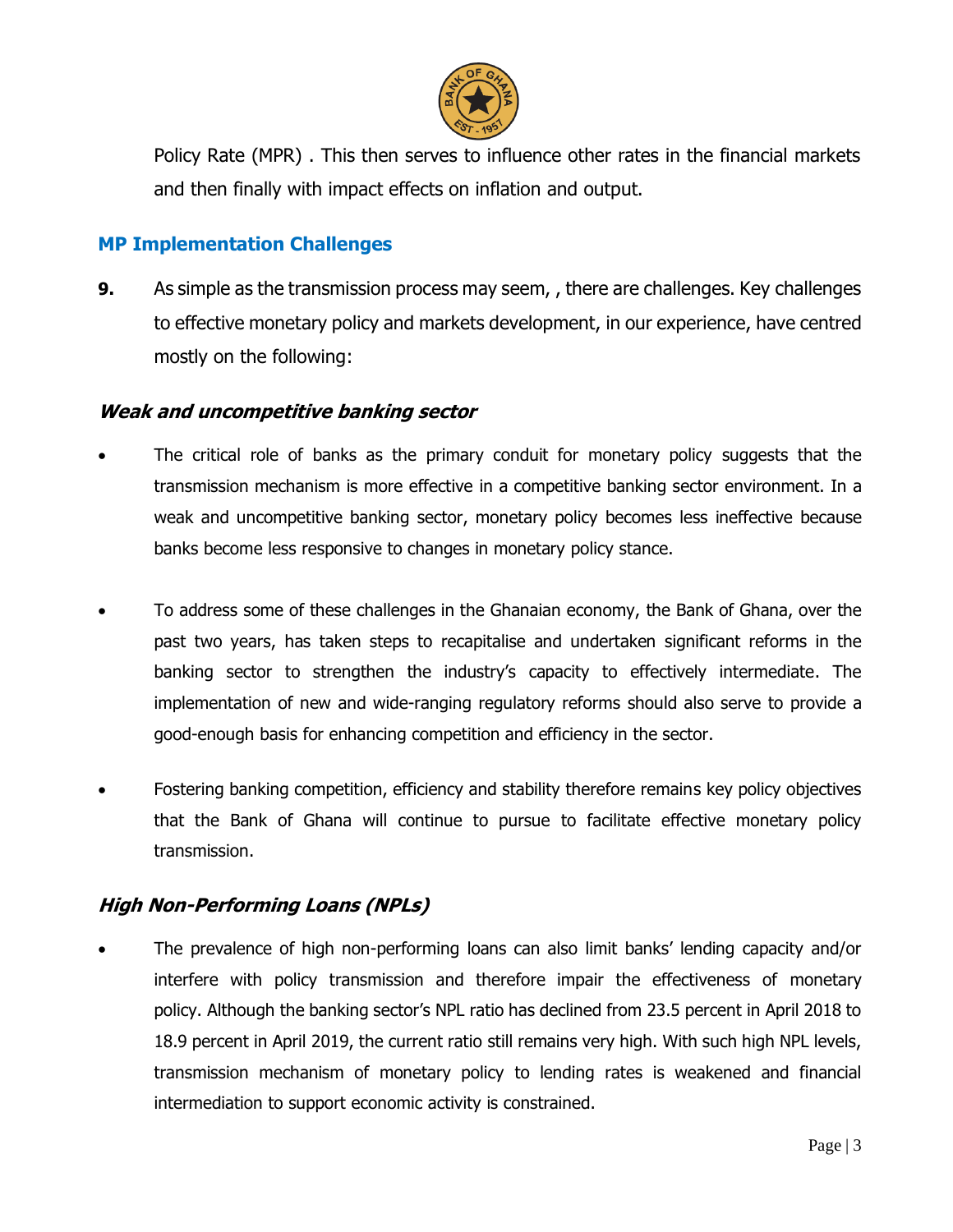

• To make effective the transmission channel through the NPL angle , the Bank of Ghana is engaging banks to improve their risk management frameworks while the loan loss write-off policy is on-going. We are also strengthening credit conditions through the collateral registry and the credit referencing bureaus.

#### **Market development to ease transmission mechanism**

- The need to broaden the scope of government financing needs without crowding out the private sector through the development of a liquid bond market is critical to effectively help manage debt without repercussions on macroeconomic stability. An efficient and liquid bond market provides some scope for effective transmission mechanism for monetary policy.
- With sound fiscal and monetary policies, improved regulatory environment and improved payments and settlement infrastructure, Government has lengthened the yield curve to 15 years on the domestic money market.
- Government re-profiling has supported the shift towards more medium-to-long term bonds to reduce re-financing risks, driving down interest rates at the short-end of the market and has helped correct the yield curve.

#### **External Vulnerabilities**

- Exchange rate movements are relatively important for a small open-economy with a flexible exchange rate mechanism, like Ghana. Exchange rate dynamics have significant effects on the ultimate goal of price stability and hence on monetary policy decisions.
- The impact effects of external vulnerabilities on the domestic economy are channelled through three main sources – first, with a commodity-dependent export base, the economy is highly vulnerable to negative terms of trade shocks. Second, the increased levels of outflows in the service and income accounts due to the dividends and profit repatriation by large multinational companies in the energy, mining and telecoms sectors pose significant risks to reserves and in the process constrains out ability to effectively deal with shocks. Third, the increased non-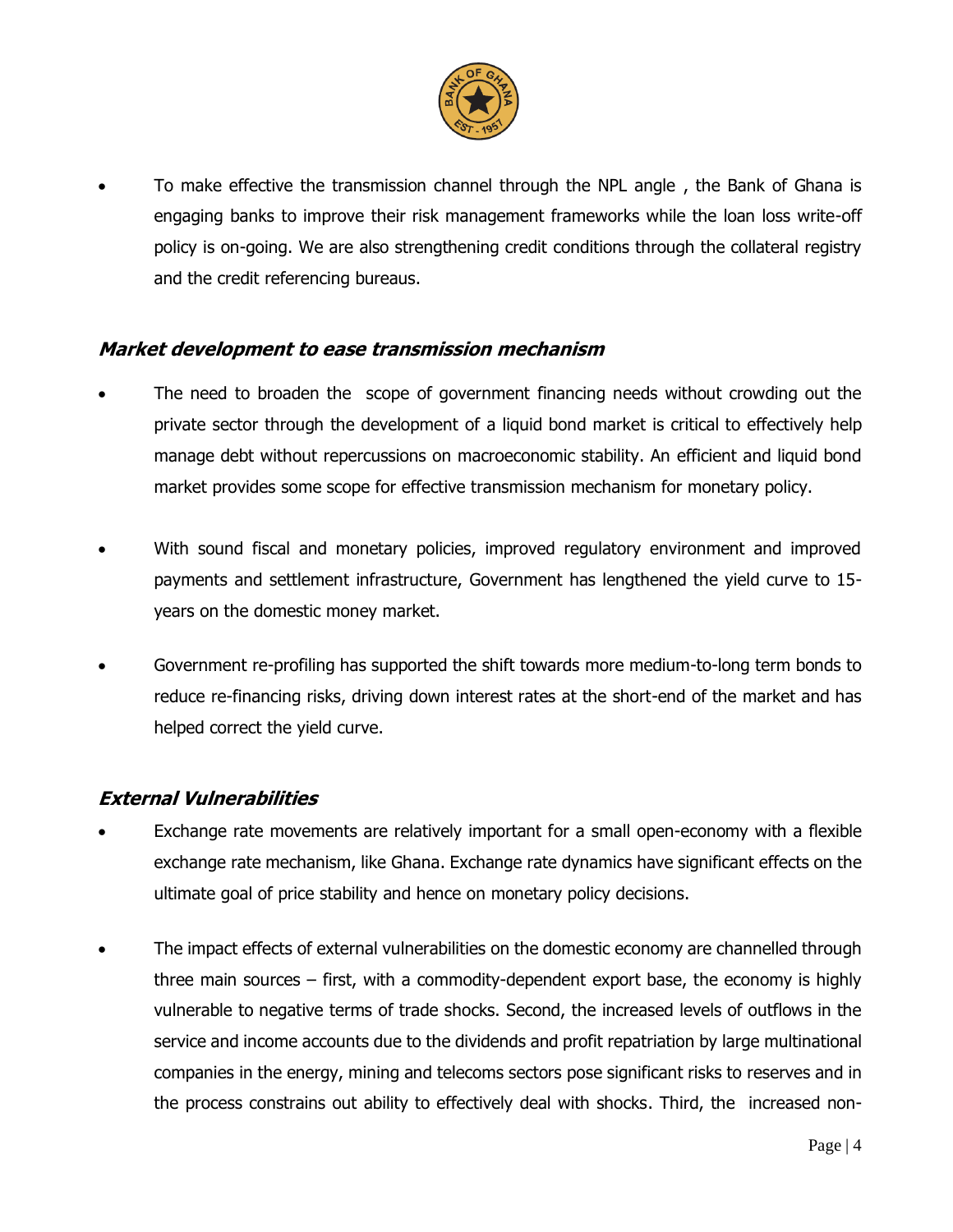

resident participation in the domestic bond market has exposed the economy to vulnerabilities stemming from changes in sentiments of these investors. These sources of vulnerabilities, when they materialize, can distort external sector conditions and impact adversely on economic conditions.

- In other words, the provisioning of foreign exchange cover for repatriation of Multi-National Corporations (MNCs) dividends and non-resident investors' coupon payments, bond maturities and energy-related debt repayments exerts significant foreign exchange pressures. For instance, one of the triggers in the recent exchange rate volatility we experienced was the early redemption and coupon repayments of foreign denominated domestic bonds. These developments reinforce Ghana's external vulnerability conditions which invariably results in sharp currency movements which impacts inflation and remains a challenge to monetary policy formulation.
- The recent inflation uptick from 9% in January to 9.5% in April 2019 was largely attributed to the pass-through effects of the recent currency depreciation on non-food inflation.

#### **Structural rigidities and supply-side constraints**

- The external vulnerability issues highlight the issues of structural rigidities that would need to be addressed alongside ensuring sound macroeconomic condition to ensure exchange rate stability. Issues such as pursuing export diversification, increasing local content, stepping-up domestic production, managing services and income outflows by MNCs, will all have to be addressed head-on. Most of these structural issues are not in the domain of monetary policy, but could pose challenges for monetary policy conduct.
- Structural reforms such as the Government's industrialization drive under the **'Ghana beyond Aid'** agenda to improve the manufacturing base of the economy, diversify the structure of the economy and create employment opportunities to increase production should be vigorously pursued.
- Further, the on-going digitization of service delivery processes in the economy will help improve the business environment of the country. Other complementary reforms and institutional